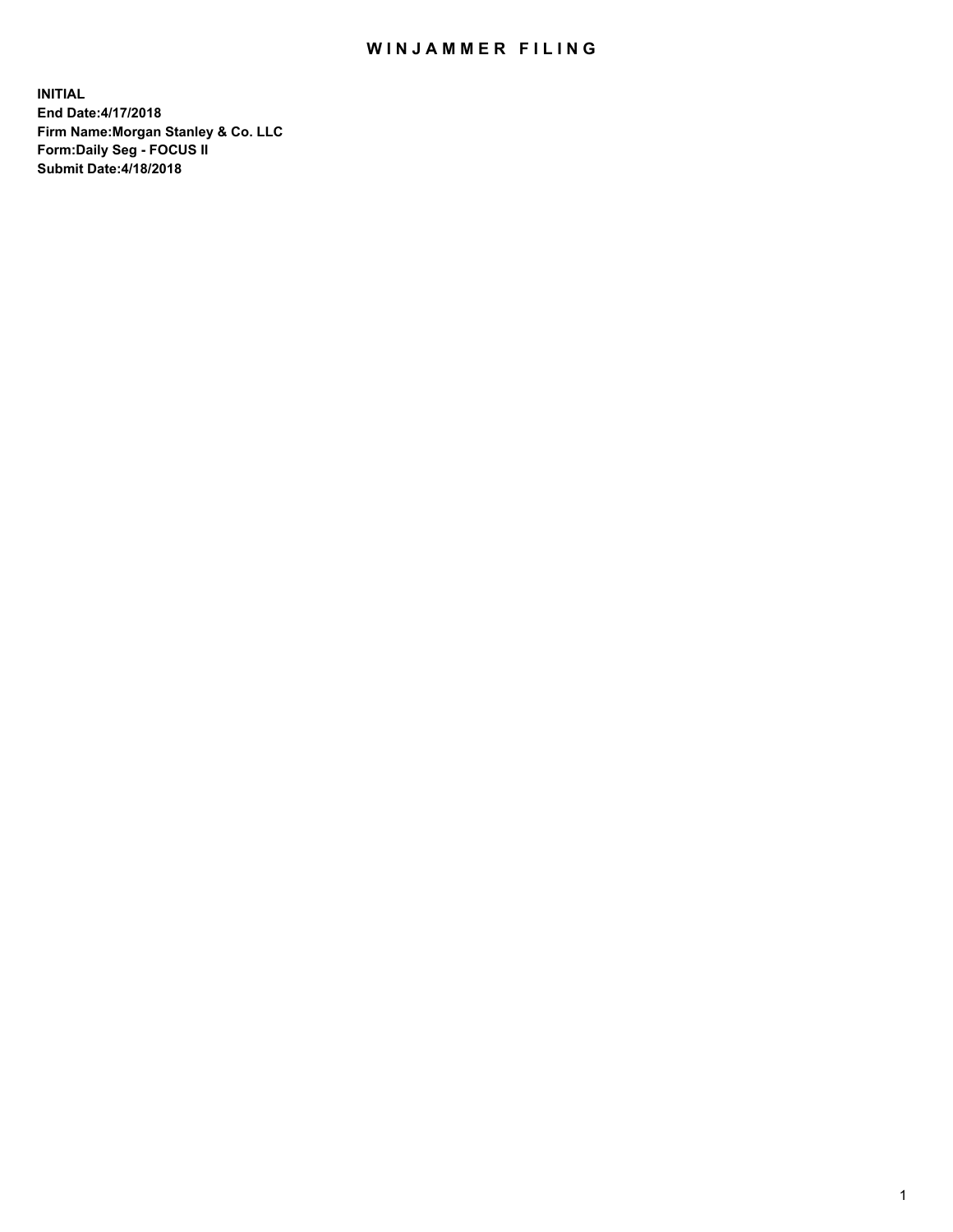# **INITIAL End Date:4/17/2018 Firm Name:Morgan Stanley & Co. LLC Form:Daily Seg - FOCUS II Submit Date:4/18/2018 Daily Segregation - Cover Page**

| Name of Company<br><b>Contact Name</b><br><b>Contact Phone Number</b><br><b>Contact Email Address</b>                                                                                                                                                                                                                          | Morgan Stanley & Co. LLC<br>Ikram Shah<br>212-276-0963<br>lkram.shah@morganstanley.com |
|--------------------------------------------------------------------------------------------------------------------------------------------------------------------------------------------------------------------------------------------------------------------------------------------------------------------------------|----------------------------------------------------------------------------------------|
| FCM's Customer Segregated Funds Residual Interest Target (choose one):<br>a. Minimum dollar amount: ; or<br>b. Minimum percentage of customer segregated funds required:%; or<br>c. Dollar amount range between: and; or<br>d. Percentage range of customer segregated funds required between: % and %.                        | 331,000,000<br>0 <sub>0</sub><br>00                                                    |
| FCM's Customer Secured Amount Funds Residual Interest Target (choose one):<br>a. Minimum dollar amount: ; or<br>b. Minimum percentage of customer secured funds required:%; or<br>c. Dollar amount range between: and; or<br>d. Percentage range of customer secured funds required between:% and%.                            | 140,000,000<br>0 <sub>0</sub><br>0 <sub>0</sub>                                        |
| FCM's Cleared Swaps Customer Collateral Residual Interest Target (choose one):<br>a. Minimum dollar amount: ; or<br>b. Minimum percentage of cleared swaps customer collateral required:% ; or<br>c. Dollar amount range between: and; or<br>d. Percentage range of cleared swaps customer collateral required between:% and%. | 92,000,000<br>0 <sub>0</sub><br>0 <sub>0</sub>                                         |

Attach supporting documents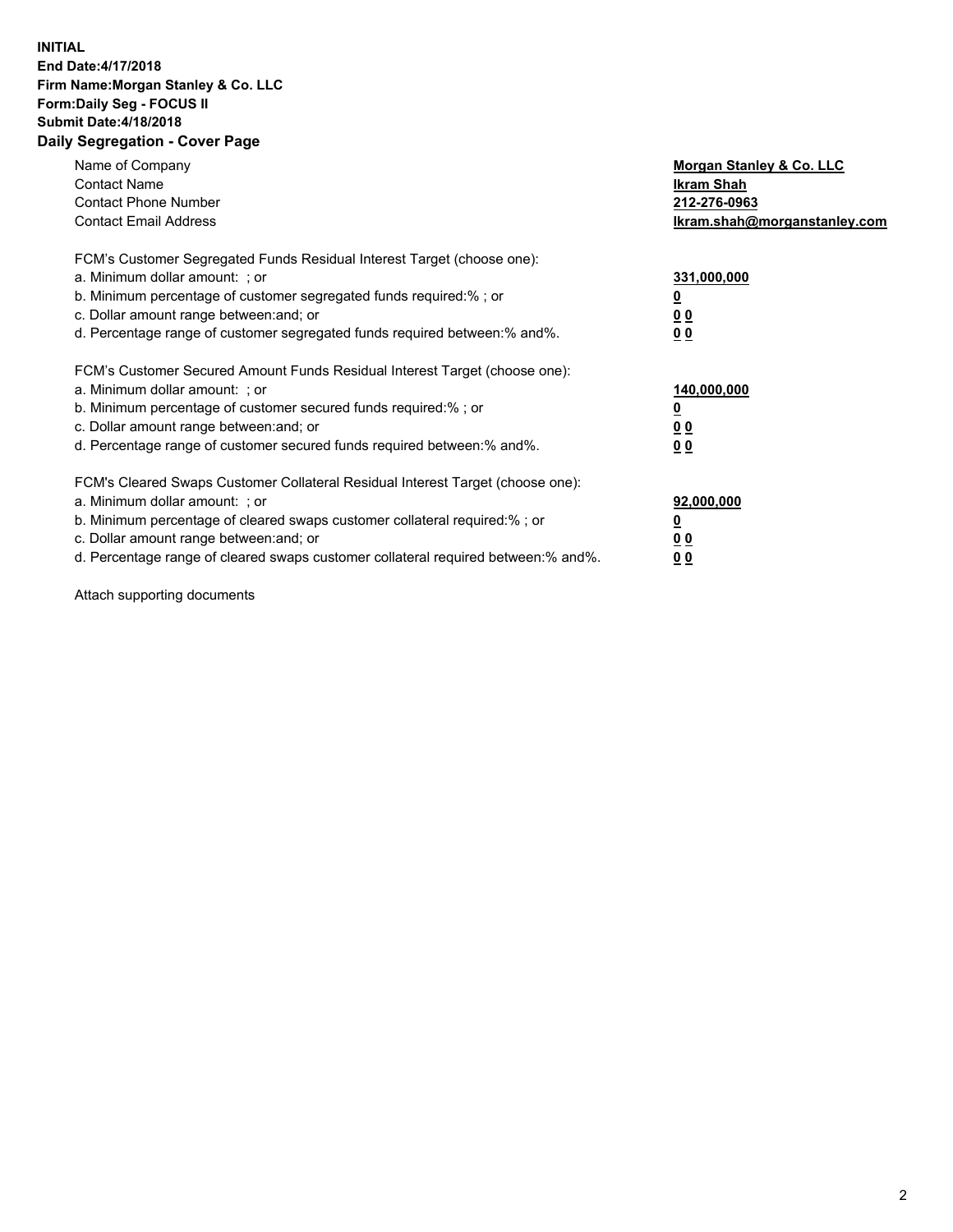### **INITIAL End Date:4/17/2018 Firm Name:Morgan Stanley & Co. LLC Form:Daily Seg - FOCUS II Submit Date:4/18/2018 Daily Segregation - Secured Amounts**

Foreign Futures and Foreign Options Secured Amounts Amount required to be set aside pursuant to law, rule or regulation of a foreign government or a rule of a self-regulatory organization authorized thereunder 1. Net ledger balance - Foreign Futures and Foreign Option Trading - All Customers A. Cash **3,275,256,691** [7315] B. Securities (at market) **2,094,682,648** [7317]

- 2. Net unrealized profit (loss) in open futures contracts traded on a foreign board of trade **310,887,451** [7325]
- 3. Exchange traded options
	- a. Market value of open option contracts purchased on a foreign board of trade **28,997,926** [7335]
	- b. Market value of open contracts granted (sold) on a foreign board of trade **-27,711,349** [7337]
- 4. Net equity (deficit) (add lines 1. 2. and 3.) **5,682,113,367** [7345]
- 5. Account liquidating to a deficit and account with a debit balances gross amount **27,159,714** [7351] Less: amount offset by customer owned securities **-26,745,973** [7352] **413,741** [7354]
- 6. Amount required to be set aside as the secured amount Net Liquidating Equity Method (add lines 4 and 5)
- 7. Greater of amount required to be set aside pursuant to foreign jurisdiction (above) or line 6.

# FUNDS DEPOSITED IN SEPARATE REGULATION 30.7 ACCOUNTS

1. Cash in banks

- A. Banks located in the United States **301,459,790** [7500]
- B. Other banks qualified under Regulation 30.7 **901,889,975** [7520] **1,203,349,765**
- 2. Securities
	- A. In safekeeping with banks located in the United States **242,192,729** [7540]
- B. In safekeeping with other banks qualified under Regulation 30.7 **0** [7560] **242,192,729** [7570]
- 3. Equities with registered futures commission merchants
	-
	-
	- C. Unrealized gain (loss) on open futures contracts **256,144** [7600]
	- D. Value of long option contracts **0** [7610]
	- E. Value of short option contracts **0** [7615] **5,632,164** [7620]
- 4. Amounts held by clearing organizations of foreign boards of trade

- 
- C. Amount due to (from) clearing organization daily variation **0** [7660]
- D. Value of long option contracts **0** [7670]
- E. Value of short option contracts **0** [7675] **0** [7680]
- 5. Amounts held by members of foreign boards of trade
	-
	-
	- C. Unrealized gain (loss) on open futures contracts **310,631,307** [7720]
	- D. Value of long option contracts **28,997,926** [7730]
	-
- 6. Amounts with other depositories designated by a foreign board of trade **0** [7760]
- 7. Segregated funds on hand **0** [7765]
- 8. Total funds in separate section 30.7 accounts **5,873,690,413** [7770]
- 9. Excess (deficiency) Set Aside for Secured Amount (subtract line 7 Secured Statement Page 1 from Line 8)
- 10. Management Target Amount for Excess funds in separate section 30.7 accounts **140,000,000** [7780]
- 11. Excess (deficiency) funds in separate 30.7 accounts over (under) Management Target **51,163,305** [7785]

**0** [7305]

**5,682,527,108** [7355]

### **5,682,527,108** [7360]

[7530]

 A. Cash **5,376,020** [7580] B. Securities **0** [7590]

 A. Cash **0** [7640] B. Securities **0** [7650]

 A. Cash **2,258,107,952** [7700] B. Securities **1,852,489,919** [7710] E. Value of short option contracts **-27,711,349** [7735] **4,422,515,755** [7740] **191,163,305** [7380]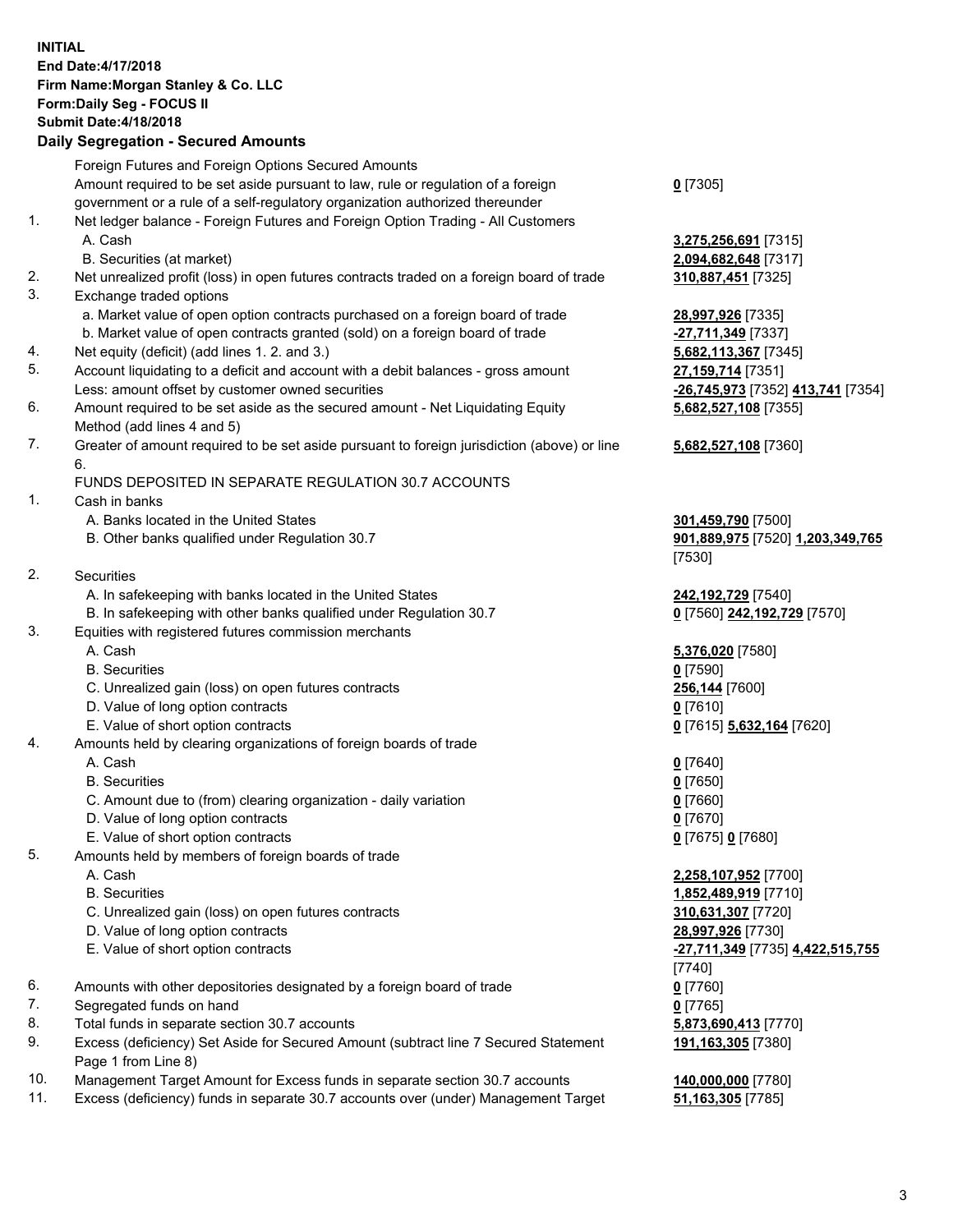**INITIAL End Date:4/17/2018 Firm Name:Morgan Stanley & Co. LLC Form:Daily Seg - FOCUS II Submit Date:4/18/2018 Daily Segregation - Segregation Statement** SEGREGATION REQUIREMENTS(Section 4d(2) of the CEAct) 1. Net ledger balance A. Cash **10,181,130,348** [7010] B. Securities (at market) **5,155,079,670** [7020] 2. Net unrealized profit (loss) in open futures contracts traded on a contract market **565,027,454** [7030] 3. Exchange traded options A. Add market value of open option contracts purchased on a contract market **392,288,851** [7032] B. Deduct market value of open option contracts granted (sold) on a contract market **-630,226,665** [7033] 4. Net equity (deficit) (add lines 1, 2 and 3) **15,663,299,658** [7040] 5. Accounts liquidating to a deficit and accounts with debit balances - gross amount **245,216,456** [7045] Less: amount offset by customer securities **-222,061,085** [7047] **23,155,371** [7050] 6. Amount required to be segregated (add lines 4 and 5) **15,686,455,029** [7060] FUNDS IN SEGREGATED ACCOUNTS 7. Deposited in segregated funds bank accounts A. Cash **4,392,243,476** [7070] B. Securities representing investments of customers' funds (at market) **0** [7080] C. Securities held for particular customers or option customers in lieu of cash (at market) **1,246,635,277** [7090] 8. Margins on deposit with derivatives clearing organizations of contract markets A. Cash **6,642,525,287** [7100] B. Securities representing investments of customers' funds (at market) **0** [7110] C. Securities held for particular customers or option customers in lieu of cash (at market) **3,908,444,393** [7120] 9. Net settlement from (to) derivatives clearing organizations of contract markets **113,983,989** [7130] 10. Exchange traded options A. Value of open long option contracts **392,288,851** [7132] B. Value of open short option contracts **-630,226,665** [7133] 11. Net equities with other FCMs A. Net liquidating equity **2,989,048** [7140] B. Securities representing investments of customers' funds (at market) **0** [7160] C. Securities held for particular customers or option customers in lieu of cash (at market) **0** [7170] 12. Segregated funds on hand **0** [7150] 13. Total amount in segregation (add lines 7 through 12) **16,068,883,656** [7180] 14. Excess (deficiency) funds in segregation (subtract line 6 from line 13) **382,428,627** [7190]

- 15. Management Target Amount for Excess funds in segregation **331,000,000** [7194]
- 16. Excess (deficiency) funds in segregation over (under) Management Target Amount Excess

**51,428,627** [7198]